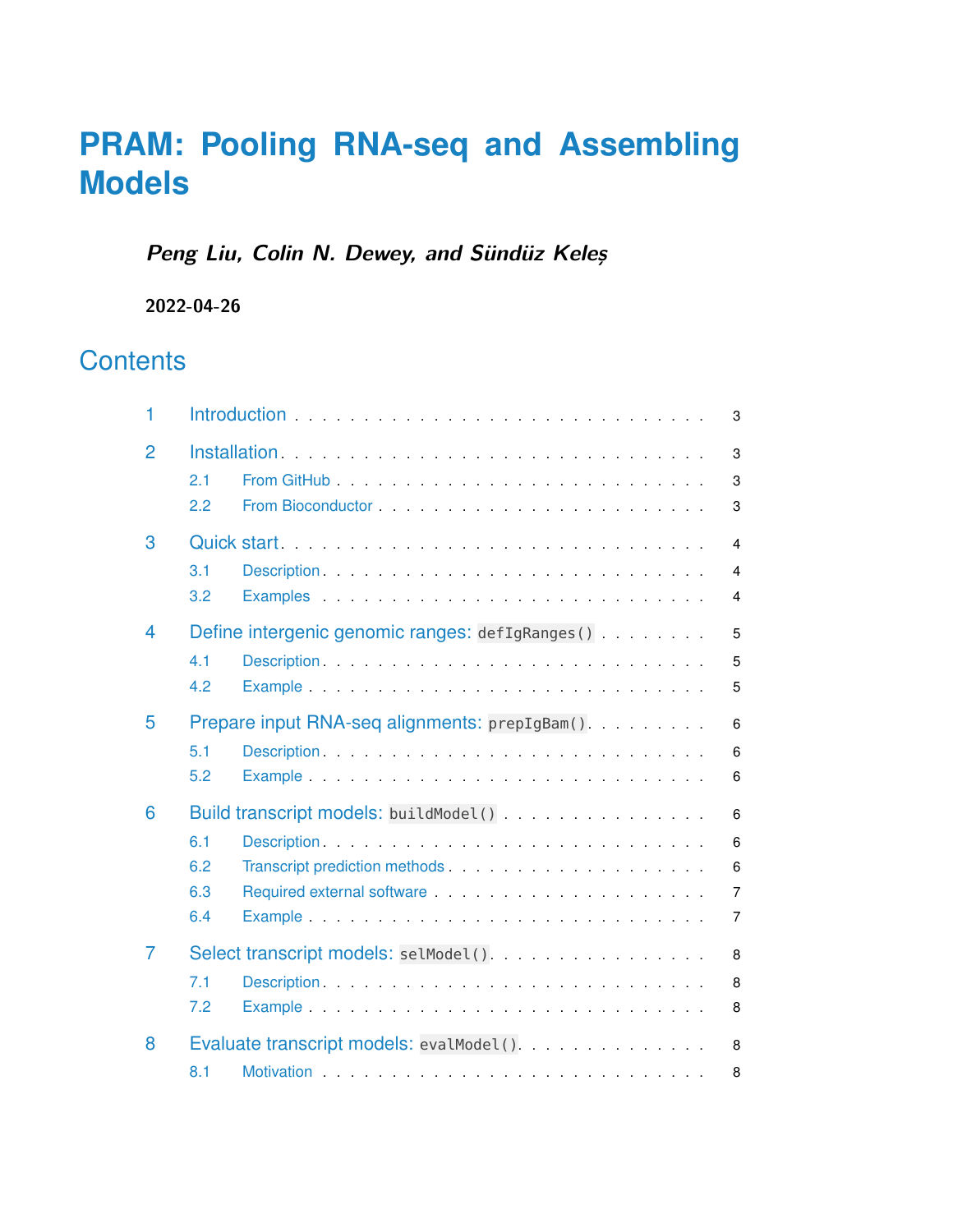#### **PRAM: Pooling RNA-seq and Assembling Models**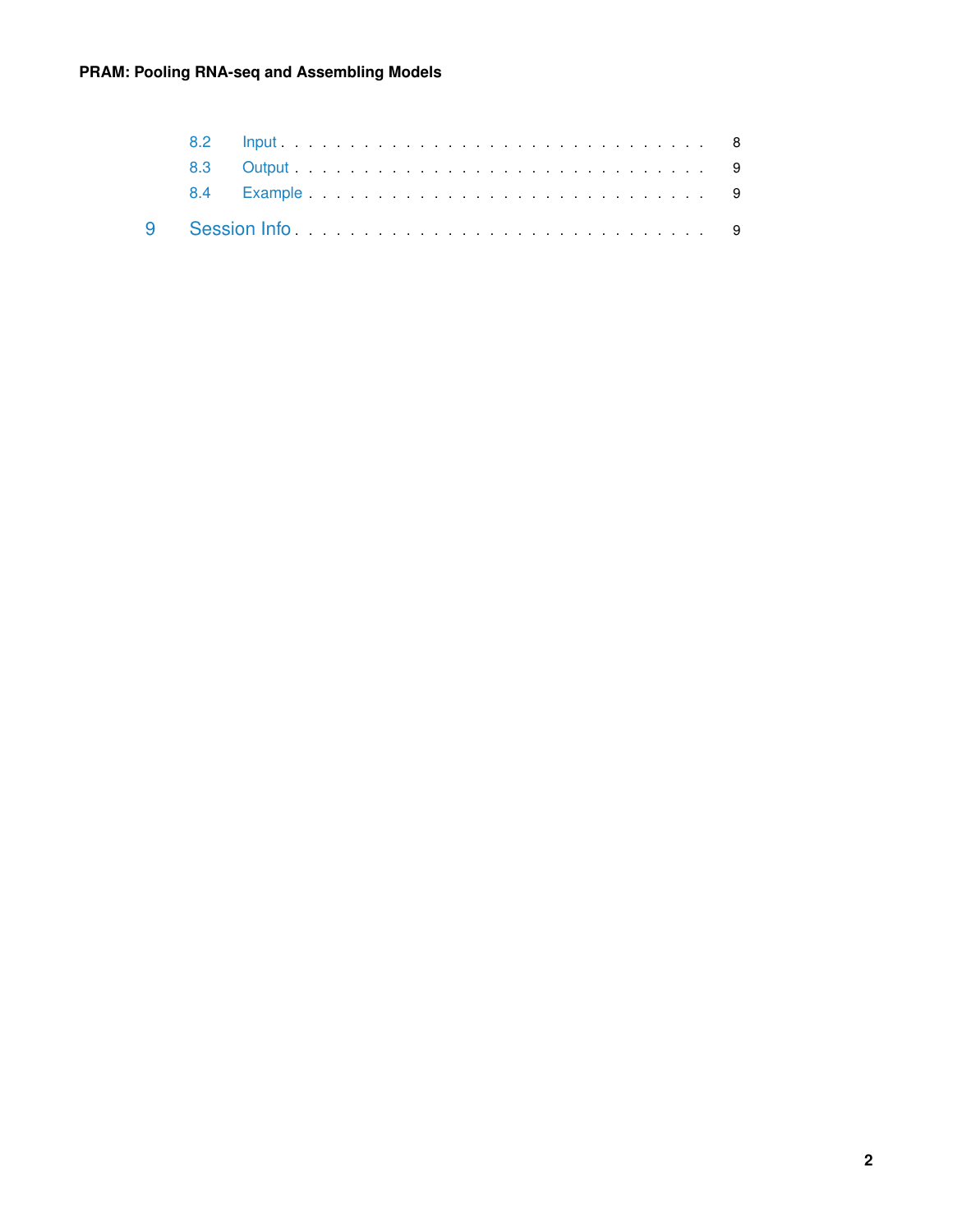### 1 Introduction

<span id="page-2-0"></span>Pooling RNA-seq and Assembling Models (**PRAM**) is an **R** package that utilizes multiple RNA-seq datasets to predict transcript models. The workflow of PRAM contains four steps. Figure 1 shows each step with function name and associated key parameters. In addition, we provide a function named evalModel() to evaluate prediction accuracy by comparing transcript models with true transcripts. In the later sections of this vignette, we will describe each function in details.



buildModel(method=plcf)

predicted transcript models [GTF]

 $\vert$  selModel(n=2, len=200)

master set of transcript models [GTF]

<span id="page-2-1"></span>

## 2 Installation

### 2.1 From GitHub

<span id="page-2-2"></span>Start **R** and enter:

```
devtools::install_github('pliu55/pram')
```
### 2.2 From Bioconductor

Start **R** and enter:

```
if (!requireNamespace("BiocManager", quietly = TRUE))
    install.packages("BiocManager")
BiocManager::install("pram")
```
<span id="page-2-4"></span>For different versions of R, please refer to the appropriate [Bioconductor release.](https://bioconductor.org/about/release-announcements/)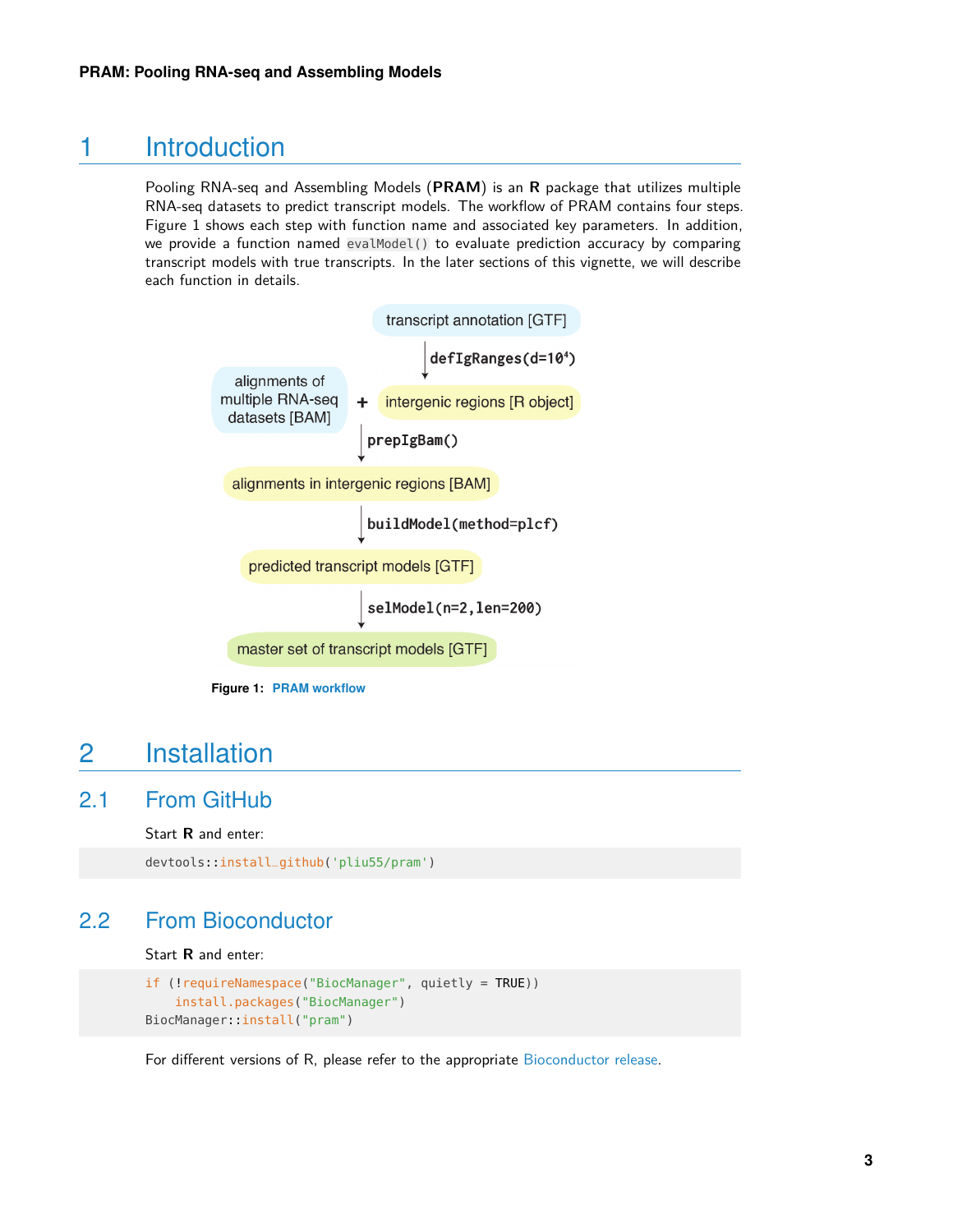### 3 Quick start

### 3.1 Description

<span id="page-3-0"></span>PRAM provides a function named runPRAM() to let you conveniently run through the whole workflow.

For a given gene annotation and RNA-seq alignments, you can predict transcript models in intergenic genomic regions:

```
##
## assuming the stringtie binary is in folder /usr/local/stringtie-1.3.3/
##
pram::runPRAM( in_gtf, in_bamv, out_gtf, method='plst',
                stringtie='/usr/loca/stringtie-1.3.3/stringtie')
```
- in\_gtf: an input GTF file defining genomic coordinates of existing genes. Required to have an attribute of **gene\_id** in the ninth column.
- in\_bamv: a vector of input BAM file(s) containing RNA-seq alignments. Currently, PRAM only supports strand-specific paired-end RNA-seq with the first mate on the right-most of transcript coordinate, i.e., 'fr-firststrand' by Cufflinks definition.
- out\_gtf: an output GTF file of predicted transcript models.
- method: prediction method. For the command above, we were using pooling RNA-seq datasets and building models by **stringtie**. For a list of available PRAM methods, please check Table [2](#page-6-3) below.
- <span id="page-3-1"></span>• stringtie: location of the **stringtie** binary. PRAM's model-building step depends on external software. For more information on this topic, please see Section [6.3](#page-6-0) below.

### 3.2 Examples

PRAM has included input examples files in its extdata/demo/ folder. The table below provides a quick summary of all the example files.

**Table 1: runPRAM()'s input example files**

| input argument | file $name(s)$   |
|----------------|------------------|
| $in_q$ tf      | in.gtf           |
| in_bamv        | SZP.bam, TLC.bam |

You can access example files by system.file() in **R**, e.g. for the argument in\_gtf, you can access its example file by

```
system.file('extdata/demo/in.gtf', package='pram')
#> [1] "/tmp/Rtmp07bcwT/Rinst2b259d17e7a3a/pram/extdata/demo/in.gtf"
```
Below shows the usage of runPRAM() with example input files:

```
in_gtf = system.file('extdata/demo/in.gtf', package='pram')
in_bamv = c(system.file('extdata/demo/SZP.bam', package='pram'),
            system.file('extdata/demo/TLC.bam', package='pram') )
```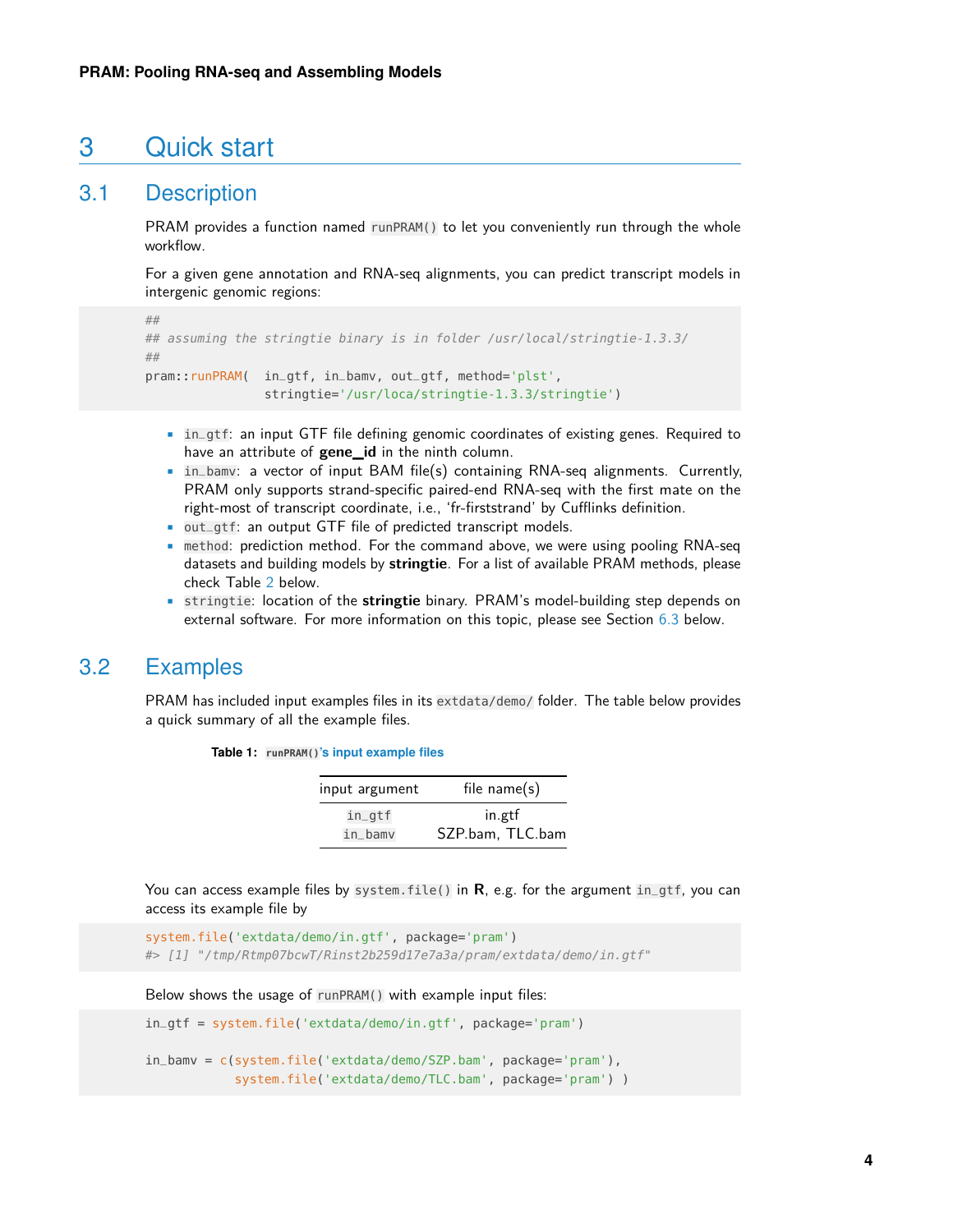```
pred_out_gtf = tempfile(fileext='.gtf')
##
## assuming the stringtie binary is in folder /usr/local/stringtie-1.3.3/
##
pram::runPRAM( in_gtf, in_bamv, pred_out_gtf, method='plst',
                stringtie='/usr/loca/stringtie-1.3.3/stringtie')
```
## <span id="page-4-0"></span>4 Define intergenic genomic ranges: defIgRanges()

#### 4.1 Description

<span id="page-4-1"></span>To predict intergenic transcripts, we must first define intergenic regions by defIgRanges(). This function requires a GTF file containing known gene annotation supplied for its in\_gtf argument. This GTF file should contain an attribue of **gene\_id** in its ninth column. We provided an example input GTF file in PRAM package: extdata/gtf/defIGRanges\_in.gtf.

In addition to gene annotation, defIgRanges() also requires user to provide chromosome sizes so that it would know the maximum genomic ranges. You can provide one of the following arguments:

- chromgrs: a GRanges object, or
- genome: a genome name, currently supported ones are: **hg19**, **hg38**, **mm9**, and **mm10**, or
- fchromsize: a UCSC genome browser-style size file, e.g. [hg19](http://hgdownload.cse.ucsc.edu/goldenpath/hg19/database/chromInfo.txt.gz)

<span id="page-4-2"></span>By default, defIgRanges() will define intergenic ranges as regions 10 kb away from any known genes. You can change it by the radius argument.

### 4.2 Example

```
pram::defIgRanges(system.file('extdata/gtf/defIgRanges_in.gtf', package='pram'),
            qenome = 'hq38')#> GRanges object with 456 ranges and 0 metadata columns:
#> seqnames ranges strand
#> <Rle> <IRanges> <Rle>
#> [1] chr1 30001-248956422 *
#> [2] chr2 1-242193529
#> [3] chr3 1-198295559 *
#> [4] chr4 1-190214555<br>#> [5] chr5 1-181538259
#> [5] chr5 1-181538259
#> ... ... ... ...
#> [452] chrUn_KI270753v1 1-62944
#> [453] chrUn_KI270754v1 1-40191
#> [454] chrUn_KI270755v1 1-36723 *
#> [455] chrUn_KI270756v1 1-79590
#> [456] chrUn_KI270757v1 1-71251 *
#> -------
#> seqinfo: 455 sequences from an unspecified genome; no seqlengths
```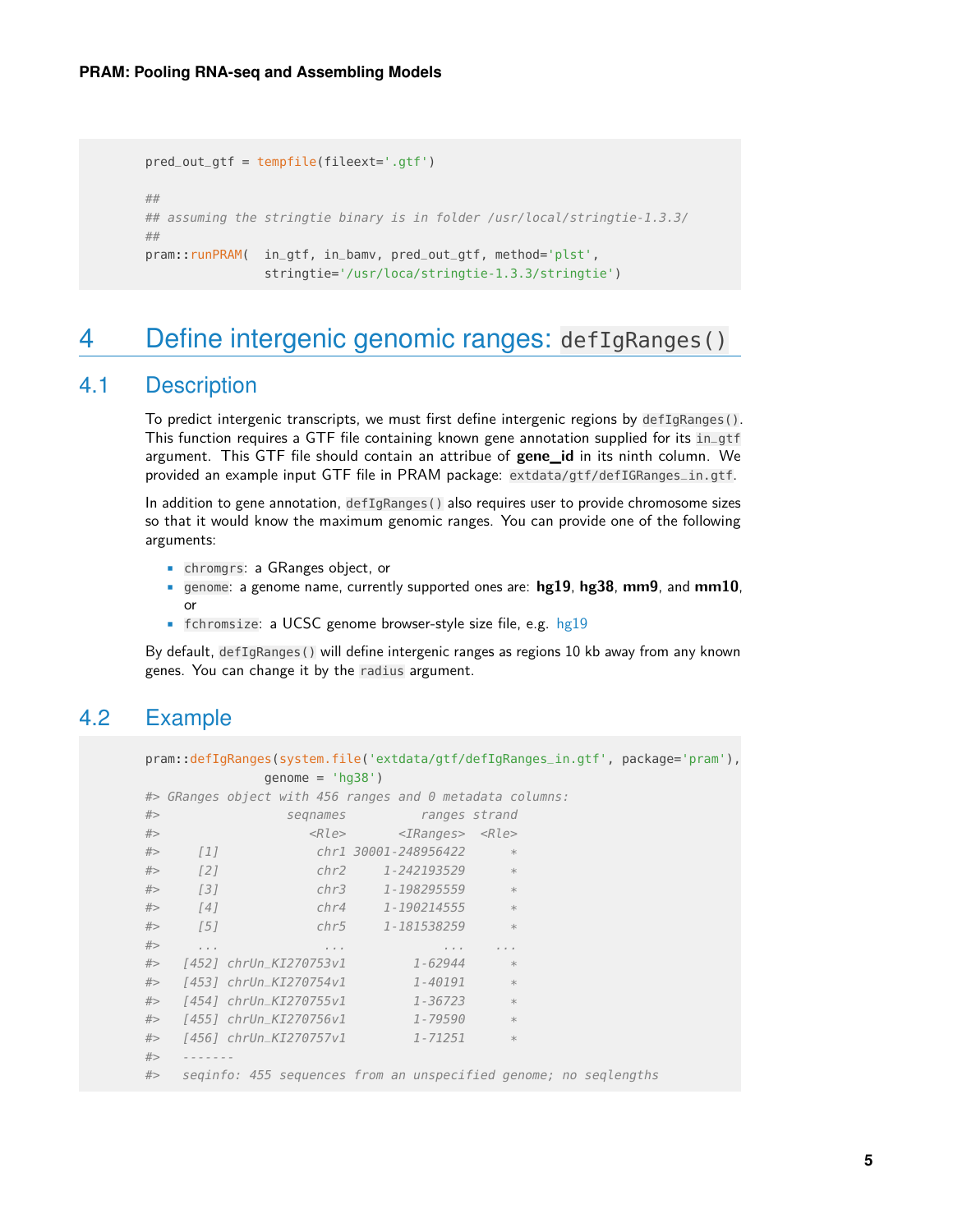## 5 Prepare input RNA-seq alignments: prepIgBam()

### 5.1 Description

<span id="page-5-0"></span>Once intergenic regions were defined, prepIgBam() will extract corresponding RNA-seq alignments from input BAM files. In this way, transcript models predicted at later stage will solely from intergenic regions. Also, with fewer RNA-seq alignments, model prediction will run faster.

Three input arguments are required by prepIgBam():

- finbam: an input RNA-seq BAM file sorted by genomic coordinate. Currently, we only support strand-specific paired-end RNA-seq data with the first mate on the right-most of transcript coordinate, i.e. 'fr-firststrand' by Cufflinks's definition.
- iggrs: a GRanges object to define intergenic regions.
- <span id="page-5-1"></span>• foutbam: an output BAM file.

### 5.2 Example

```
finbam =system.file('extdata/bam/CMPRep2.sortedByCoord.raw.bam',
                    package='pram')
```

```
iggrs = GenomicRanges::GRanges('chr10:77236000-77247000:+')
```

```
foutbam = tempfile(fileext='.bam')
```
<span id="page-5-2"></span>pram::prepIgBam(finbam, iggrs, foutbam) #> Extracted RNA-seq alignments are saved in /tmp/RtmpbudzAo/file2b2cd242a2dbeb.bam

### 6 Build transcript models: buildModel()

### 6.1 Description

<span id="page-5-3"></span>buildModel() predict transcript models from RNA-seq BAM file(s). This function requires two arguments:

- in bamv: a vector of input BAM file(s)
- <span id="page-5-4"></span>• out\_gtf: an output GTF file containing predicted transcript models

### 6.2 Transcript prediction methods

buildModel() has implemented seven transcript prediction methods. You can specify it by the method argument with one of the keywords: **plcf**, **plst**, **cfmg**, **cftc**, **stmg**, **cf**, and **st**. The first five denote meta-assembly methods that utilize multiple RNA-seq datasets to predict a single set of transcript models. The last two represent methods that predict transcript models from a single RNA-seq dataset.

The table below compares prediction steps for these seven methods. By default, buildModel() uses **plcf** to predict transcript models.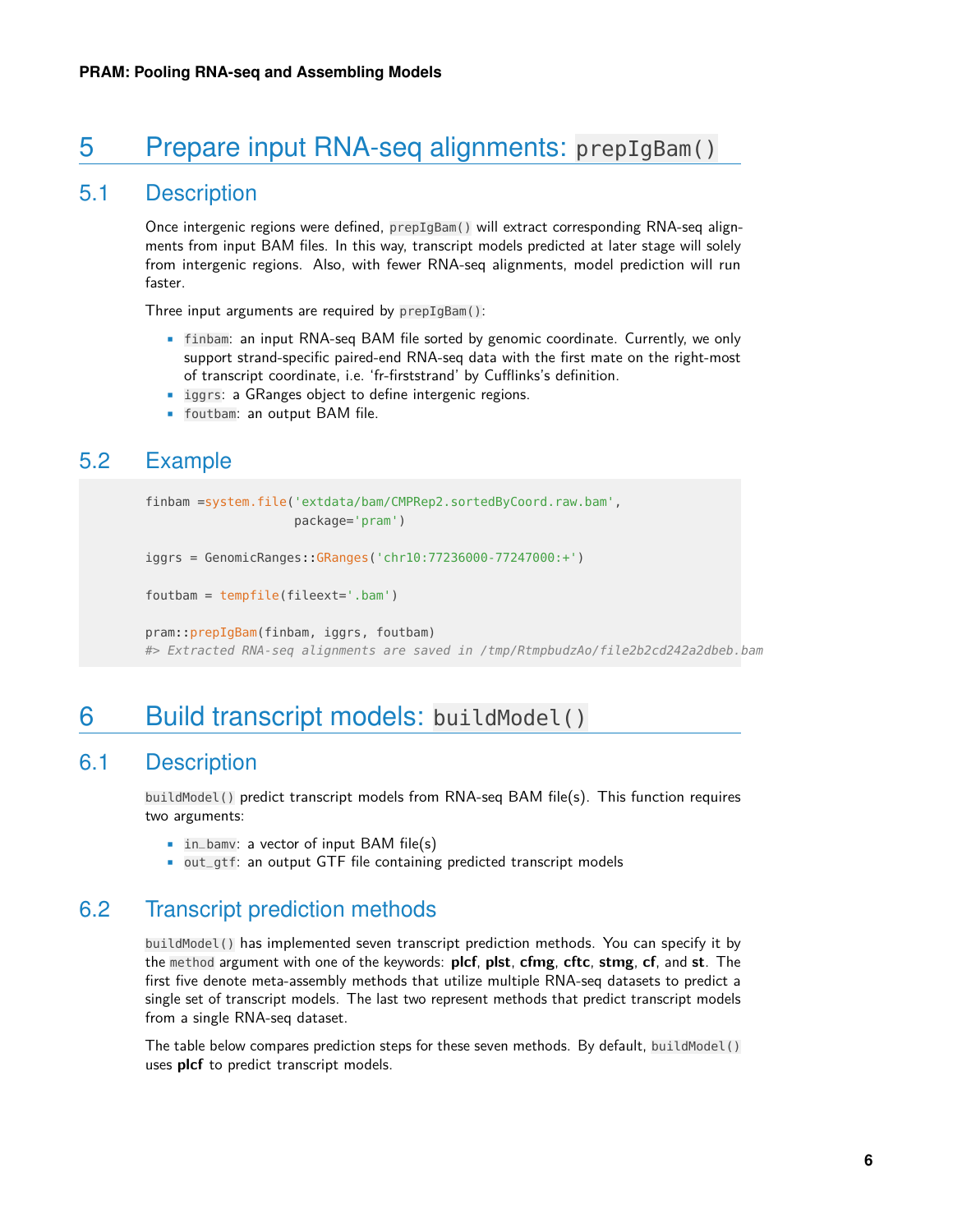<span id="page-6-3"></span>

|        | meta-    | preparing RNA-seq  |                      | assembling       |
|--------|----------|--------------------|----------------------|------------------|
| method | assembly | input              | building transcripts | transcripts      |
| plcf   | yes      | pooling alignments | Cufflinks            | no               |
| plst   | ves      | pooling alignments | StringTie            | no               |
| cfmg   | yes      | no                 | Cufflinks            | Cuffmerge        |
| cftc   | yes      | no                 | Cufflinks            | <b>TACO</b>      |
| stmg   | yes      | no                 | StringTie            | String Tie-merge |
| cf     | no       | no                 | Cufflinks            | no               |
| st     | no       | no                 | StringTie            | no               |

**Table 2: Prediction steps of the seven buildModel() methods**

### 6.3 Required external software

<span id="page-6-0"></span>Depending on your specified prediction method, buildModel() requires external software: Cufflinks, StringTie and/or TACO, to build and/or assemble transcript models. You can either specify the software location using the cufflinks, stringtie, and taco arguments in buildModel(), or simply leave these three arugments undefined and let PRAM download them for you automatically. The table below summarized software versions buildModel() would download when required software was not specified. Please note that, for **macOS**, pre-compiled Cufflinks binary versions 2.2.1 and 2.2.0 appear to have an issue on processing BAM files, therefore we recommend to use version 2.1.1 instead.

**Table 3: buildModel()-required software and recommended version**

| software                   | Linux binary | macOS binary | required by              |
|----------------------------|--------------|--------------|--------------------------|
| Cufflinks, Cuffmerge       | v2.2.1       | v2.1.1       | plcf, cfmg, cftc, and cf |
| StringTie, StringTie-merge | v1.3.3b      | v1.3.3b      | plst, stmg, and st       |
| <b>TACO</b>                | v0.7.0       | v0.7.0       | cftc                     |

### 6.4 Example

```
fbams = c( system.file('extdata/bam/CMPRep1.sortedByCoord.clean.bam',
                        package='pram'),
            system.file('extdata/bam/CMPRep2.sortedByCoord.clean.bam',
                        package='pram') )
```

```
foutgtf = tempfile(fileext='.gtf')
```

```
##
## assuming the stringtie binary is in folder /usr/local/stringtie-1.3.3/
##
pram::buildModel(fbams, foutgtf, method='plst',
                stringtie='/usr/loca/stringtie-1.3.3/stringtie')
```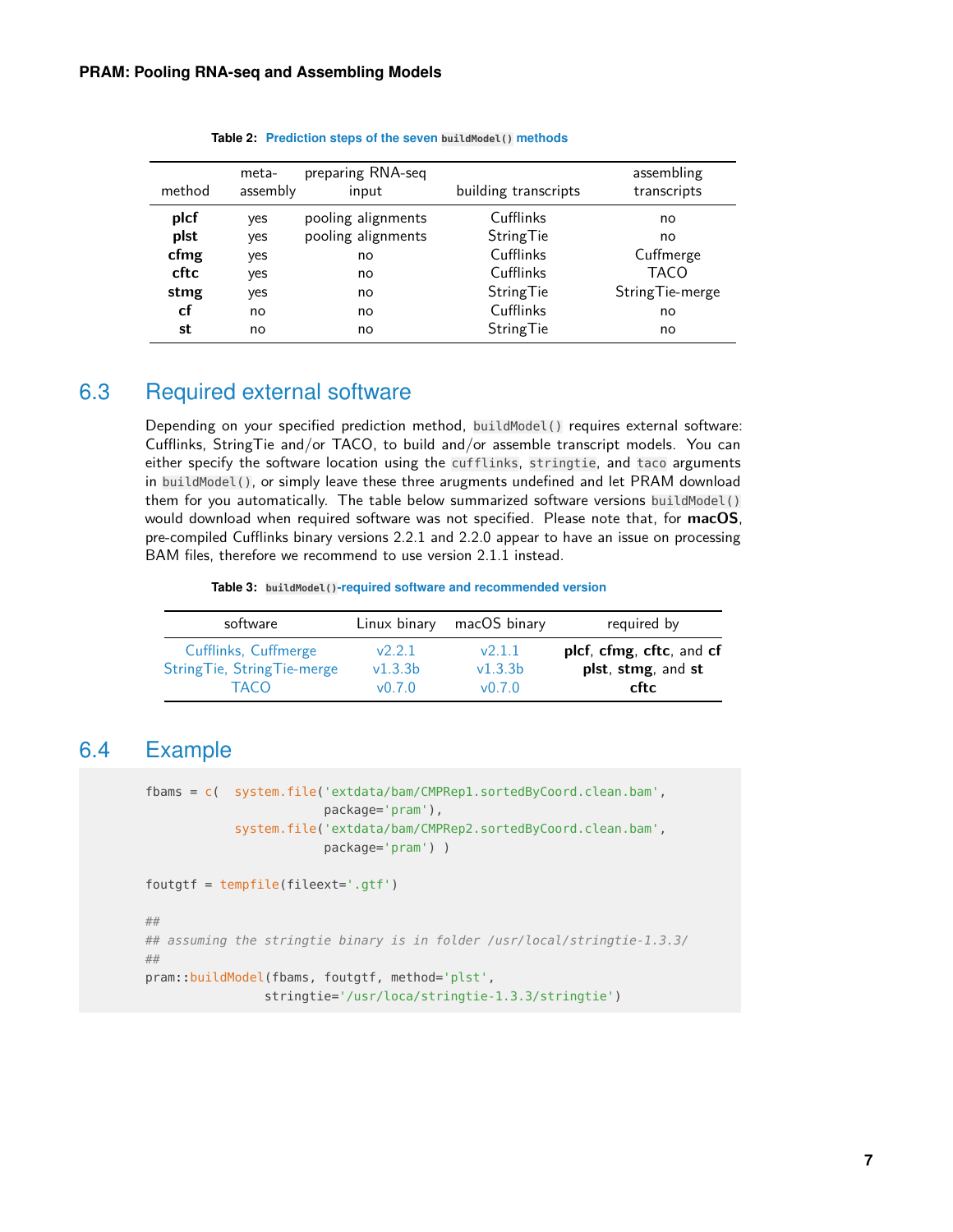## 7 Select transcript models: selModel()

### 7.1 Description

<span id="page-7-0"></span>Once transcript models were built, you may want to select a subset of them by their genomic features. selModel() was developed for this purpose. It allows you to select transcript models by their total number of exons and total length of exons and introns.

selModel() requires two arguments:

- fin\_gtf:input GTF file containing to-be-selected transcript models. This file is required to have **transcript\_id** attribute in the ninth column.
- fout\_gtf: output GTF file containing selected transcript models.

<span id="page-7-1"></span>By default: selModel() will select transcript models with  $\geq 2$  exons and  $\geq 200$  bp total length of exons and introns. You can change the default using the min\_n\_exon and min\_tr\_len arguments.

### 7.2 Example

```
fin_gtf = system.file('extdata/gtf/selModel_in.gtf', package='pram')
```

```
fout_gtf = tempfile(fileext='.gtf')
```

```
pram::selModel(fin_gtf, fout_gtf)
#> Selected transcript models are saved in /tmp/RtmpbudzAo/file2b2cd245bd4189.gtf
```
### 8 Evaluate transcript models: evalModel()

### 8.1 Motivation

<span id="page-7-3"></span>After PRAM has predicted a number of transcript models, you may wonder how accurate these models are. To answer this question, you can compare PRAM models with real transcripts (i.e., positive controls) that you know should be predicted. PRAM's evalModel() function will help you to make such comparison. It will calculate precision and recall rates on three features of a transcript: exon nucleotides, individual splice junctions, and transcript structure (i.e., whether all splice junctions within a transcript were constructed in a model).

### 8.2 Input

<span id="page-7-4"></span>evalModel() requires two arguments:

- model\_exons: genomic coordinates of transcript model exons.
- target\_exons: genomic coordinates of real transcript exons.

The two arguments can be in multiple formats:

- both are GRanges objects
- both are character objects denoting names of GTF files
- both are data.table objects containing the following five columns for each exon:
	- **chrom**: chromosome name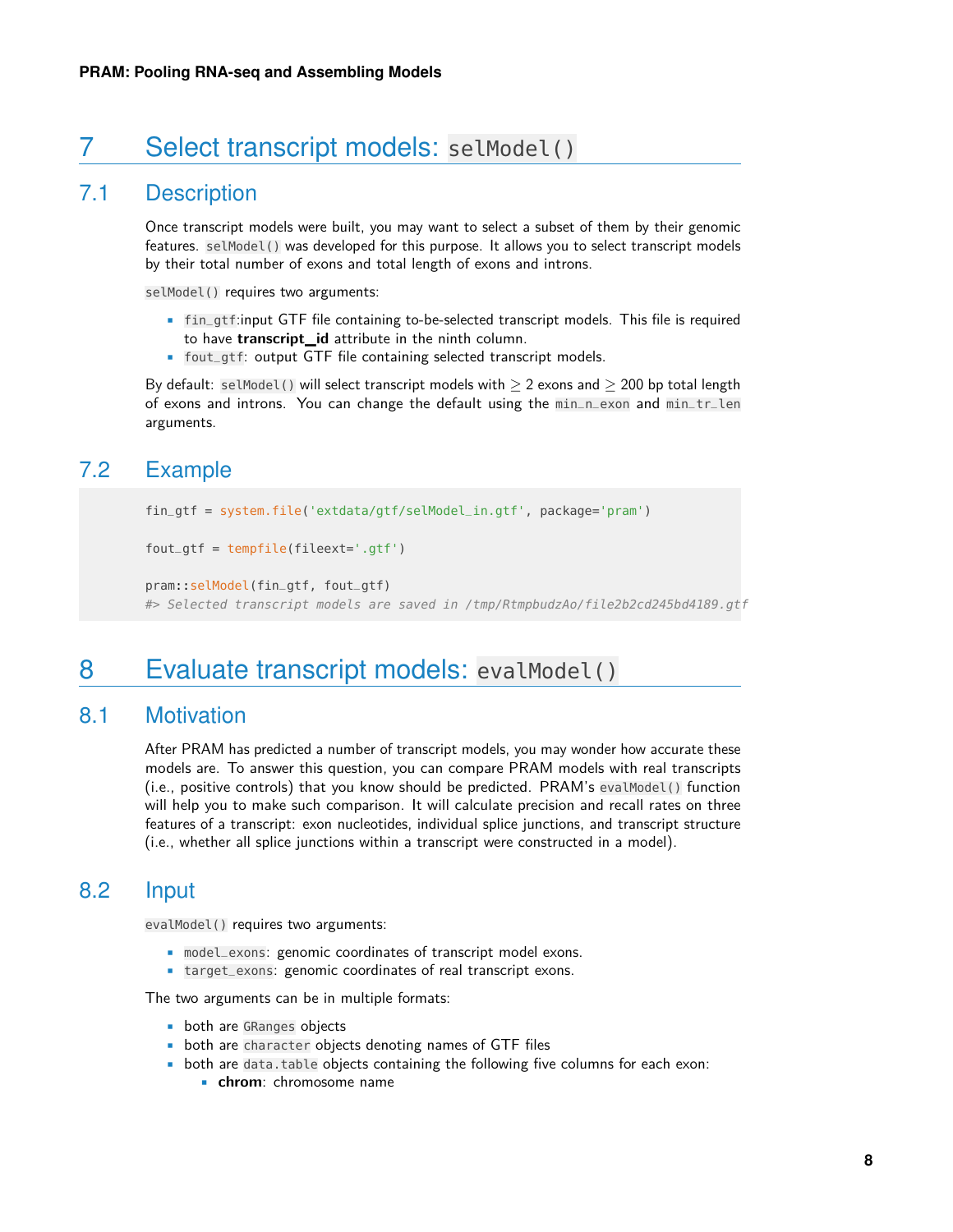- **start**: starting coordinate
- **end**: ending coordinate
- **strand**: strand information, either '+' or '-'
- **trid**: transcript ID
- <span id="page-8-0"></span>• model\_exons is the name of a GTF file and target\_exons is a data.table object.

#### 8.3 Output

The output of evalModel() is a data.table object, where columns are evaluation results and each row is three transcript features.

|  | Table 4: evalModel() output columns |  |  |
|--|-------------------------------------|--|--|
|--|-------------------------------------|--|--|

| column name | representation                       |
|-------------|--------------------------------------|
| feat        | transcript feature                   |
| ntp         | number of true positives (TP)        |
| nfn         | number of false negatives (FN)       |
| nfp         | number of false positives (FP)       |
| precision   | precision rate: $\frac{TP}{(TP+FP)}$ |
| recall      | recall rate: $\frac{TP}{TP+FN}$      |

**Table 5: evalModel() output rows**

| feature name         | representation                                |
|----------------------|-----------------------------------------------|
| exon_nuc<br>indi_jnc | exon nucleotide<br>individual splice junction |
| tr inc               | transcript structure                          |

### 8.4 Example

```
fmdl = system.file('extdata/benchmark/plcf.tsv', package='pram')
ftgt = system.file('extdata/benchmark/tgt.tsv', package='pram')
mdldt = data.table::fred(fmdl, header=TRUE, sep='\\t")tgtdt = data.table::fread(ftgt, header=TRUE, sep="\t")
pram::evalModel(mdldt, tgtdt)
#> feat ntp nfn nfp precision recall
#> 1: exon_nuc 1723581 109337 8424 0.9951363 0.9403481
#> 2: indi_jnc 2889 162 192 0.9376826 0.9469027
#> 3: tr_jnc 1138 118 252 0.8187050 0.9060510
```
## <span id="page-8-2"></span>9 Session Info

Below is the output of sessionInfo() on the system on which this document was compiled.